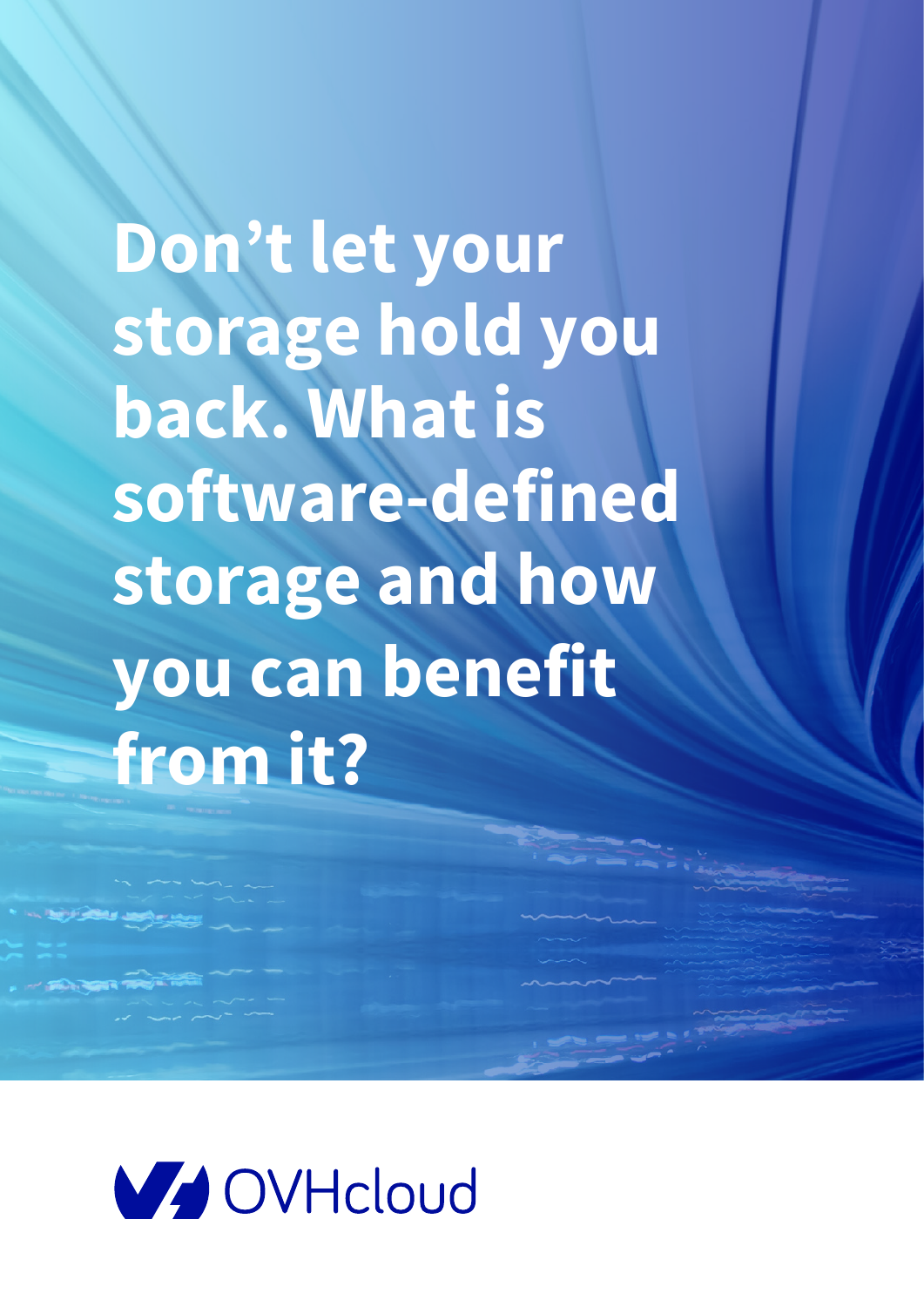In a world of constantly growing data volumes, IT services face new challenges, not just in terms of storage capacity, but also concerning its performance. By 2025, the amount of data produced globally will reach 175 zettabytes<sup>1</sup> (trillions of gigabytes). That's five times more data to pore over, analyse, and process than what we are dealing with today.

Each year, enterprises are moving further into the world of digitalisation. They leverage data to improve processes and customer experiences, open new markets, and create new sources of competitive advantage. Some companies turn information into a sustainable source of growth, making storage one of the most critical functions of the datacentre.

To keep up with these rising demands, IT departments need to deliver agile, dynamic and optimised resources. In other words, they need an automated, software-controlled, applicationcentric environment – a software-defined infrastructure.

## **Software-defined everything**

Software-defined technology transforms the way IT services are delivered. All infrastructure elements are now abstracted from their hardware layers and controlled by software. This includes storage services, which – freed from the constraints of a traditional, hardware-centric approach – can satisfy the evolving demands of a modern enterprise.

The time has come for vSAN – a highly resilient, shared datastore. vSAN is in-kernel object storage that combines disks from multiple x86 servers (called also the 'node') into one distributed storage system. vSAN's software-defined architecture allows for grow-as-yougo scaling up from two to 64 hosts per cluster, with both capacity and performance enhanced at the same time.

Here is how vSAN can empower your enterprise to achieve faster time-to-value for new IT projects…

<sup>1</sup> IDC White paper: Data Age 2025 https://www.seagate.com/files/www-content/our-story/trends/files/idc-seagate-dataage-whitepaper.pdf

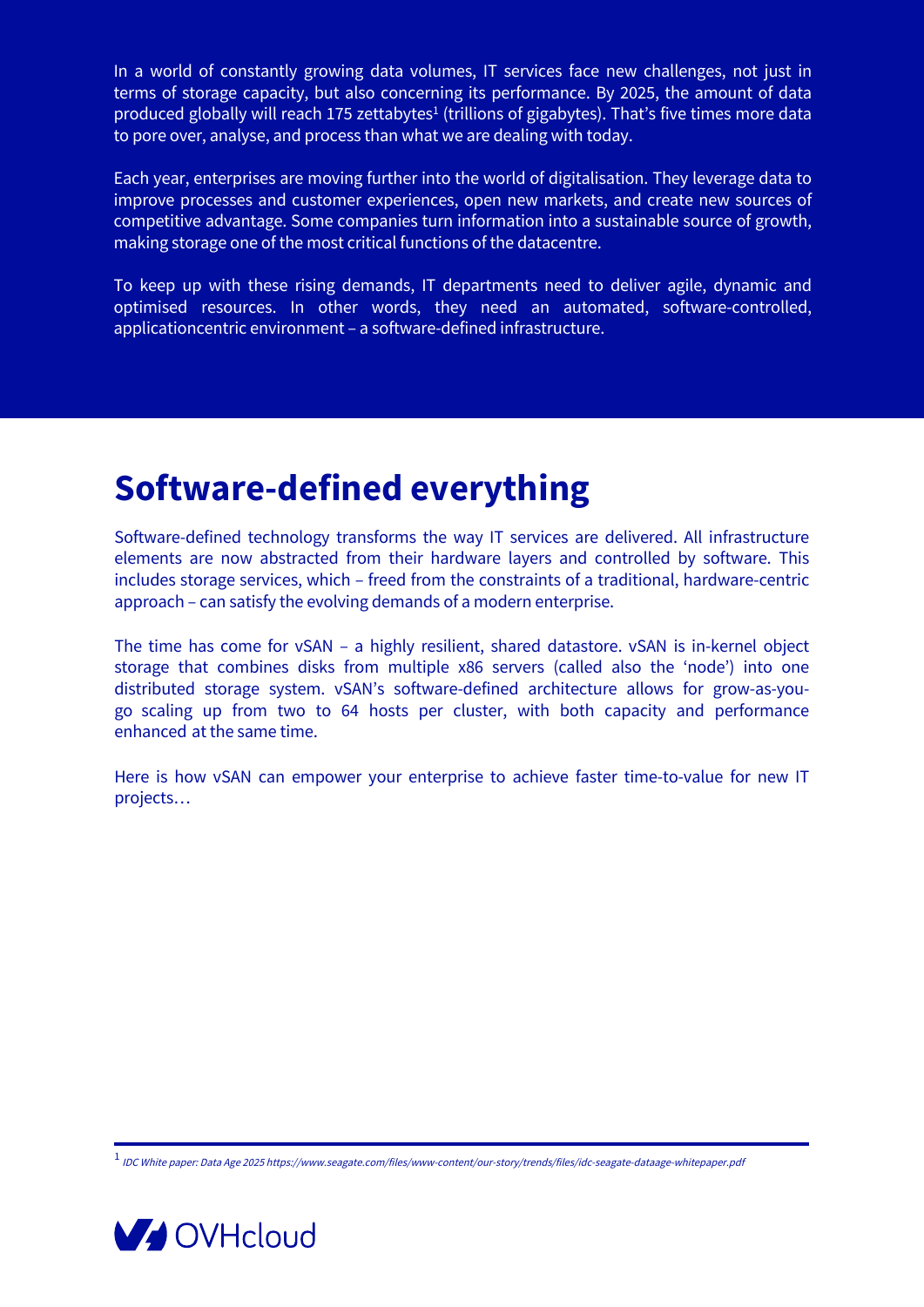# **Simplicity and productivity**

As an IT manager, you must consider every bit of new technology in your datacentre with great caution. Will it be easy to deploy, operate, and use? Does it require IT staff to acquire new skills? Will it seamlessly integrate with an existing, vSphere-powered environment? Will it require another management platform? These are key questions that must be answered before you add another block to your infrastructure.

Fortunately, vSAN is a tightly-integrated part of the VMware stack, and doesn't require new interfaces to install or learn. It is managed via the vSphere Web Client, which means all your favourite vSphere features – like High Availability (HA), Fault Tolerance (FT), and vMotion<sup>®</sup> – are there for you.

Deploying storage will never take weeks again, as vSAN can be enabled in a few simple clicks. With policy-driven controls and vCenter Server to monitor capacity and performance, you can automate routine tasks and give your teams more time to innovate.

## **Faster application development and increased innovation**

A significant advantage of vSAN is its ability to deliver storage services on a per-VM level.

Let's imagine your core business is based on VMs that require RAID 5 protection. Your IT team creates a datastore that is backed by RAID 5, just as required. Now, imagine that you need to deploy a new critical application. RAID 5 no longer provides a sufficient level of protection. Where would you put it? You need to set up and configure new storage, protected by RAID 6. And that can take time.

That's where vSAN comes in. Thanks to Storage Policy-Based Management (SPBM), you can speed up the consumption of storage services by assigning policies directly to VMs. With SPBM, you can tailor RAID protection on a per-VM basis and dynamically respond to changing requirements, providing enhanced performance, capacity, and protection as the business grows.



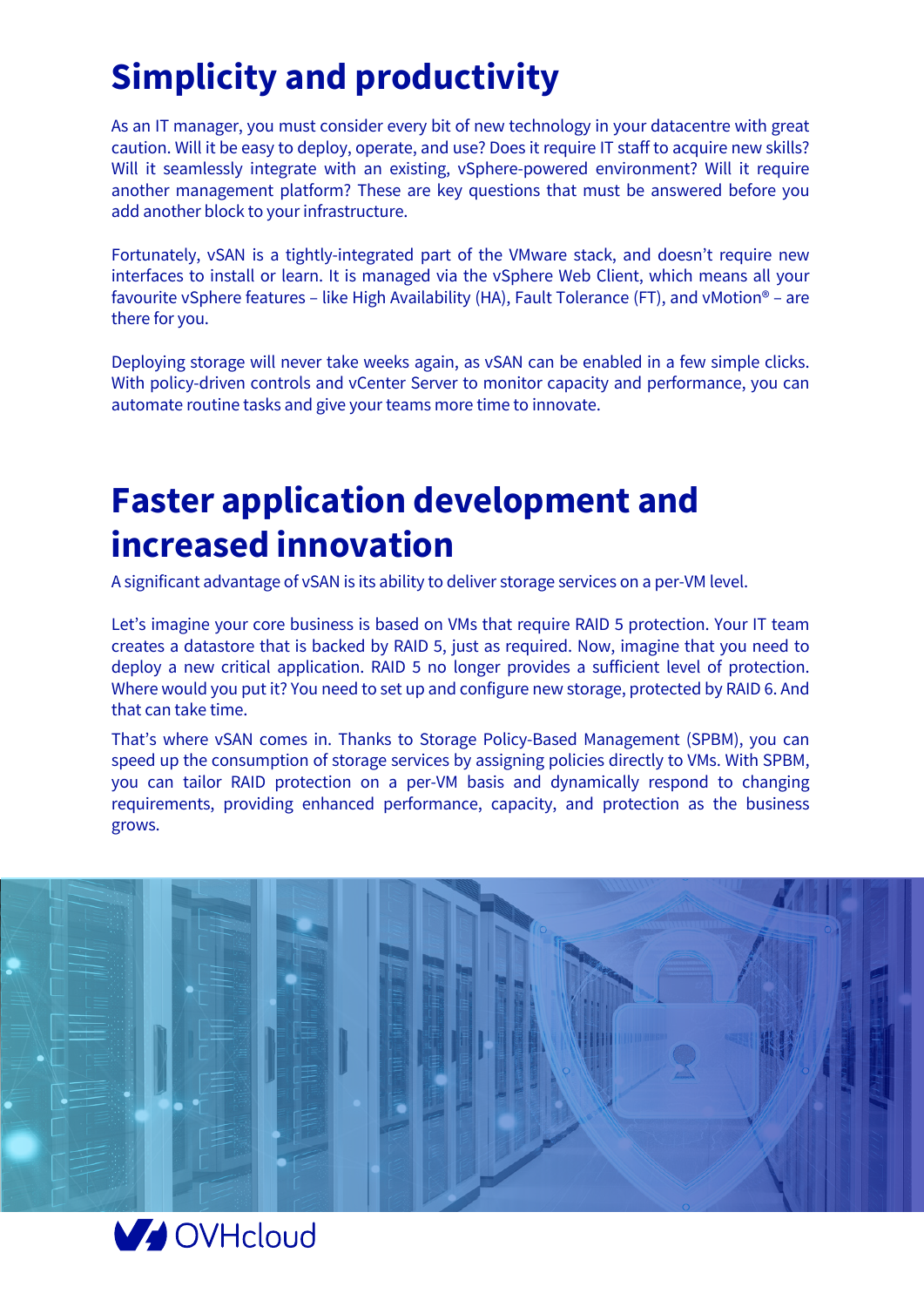### **Improved performance**

To stand a chance in the digital race, performance is just as important as agile deployment. If your cloud-savvy end-users are complaining about both performance and speed, give them allflash vSAN. In the past, storage in the datacentre environment had been a performance bottleneck for many applications. The introduction of solid state drives and the practice of combining them with NVMe protocol has helped to bridge the gap between the compute and storage. Now, these technologies provide a foundation for the all-flash vSAN, combining highspeed solidstate drives with an in-built cache on top, to minimise storage latency. vSAN also has much to offer also in terms of IOPS. The latest version 6.6 can deliver 100K IOPS per node.

## **Optimised capacity**

We are living in a world with zettabytes of data. We produce data, process it, and want to keep it safe forever. With each new level of protection and replication, the storage capacity is growing. For many companies, storage has a substantial share in the IT budget. As volumes grow, those companies seek more efficiency in allocating storage services.

Overprovisioning is one reason so much storage is being wasted. In a traditional, hardwarecentric approach, applications' needs aren't aligned with what storage services offer. That leaves IT teams with no other choice but to overprovision storage capacity and services, to meet applications' SLAs.

Intelligent storage solution like vSAN can prevent such waste. With VM-centric policies, each application gets exactly what it needs, at the exact time. The efficiency features available with vSAN – including deduplication, compression, and erasure coding – will enable better storage utilisation, with lower storage capacity and costs.

#### **Enhanced security**

With vSAN, you can enjoy enterprise-level availability for your VMs with storage redundancy. The SPBM feature allows you to manage Failures to Tolerate (FTT) policies on a per-VM basis. Even in the event of a physical failure (either of a capacity disk, a cache disk, a host or a failure domain), the VM maintains its access to the data, thanks to multiple copies of it being available (according to the configured FTT policy).

For those who need to encode their data at rest, VMware offers a native to vSAN Encryption. It's applied at a cluster level and offers simple key management. Also, implementing cryptography doesn't have a negative impact on space utilisation, as vSAN Encryption supports all storage efficiency features, like deduplication and compression.